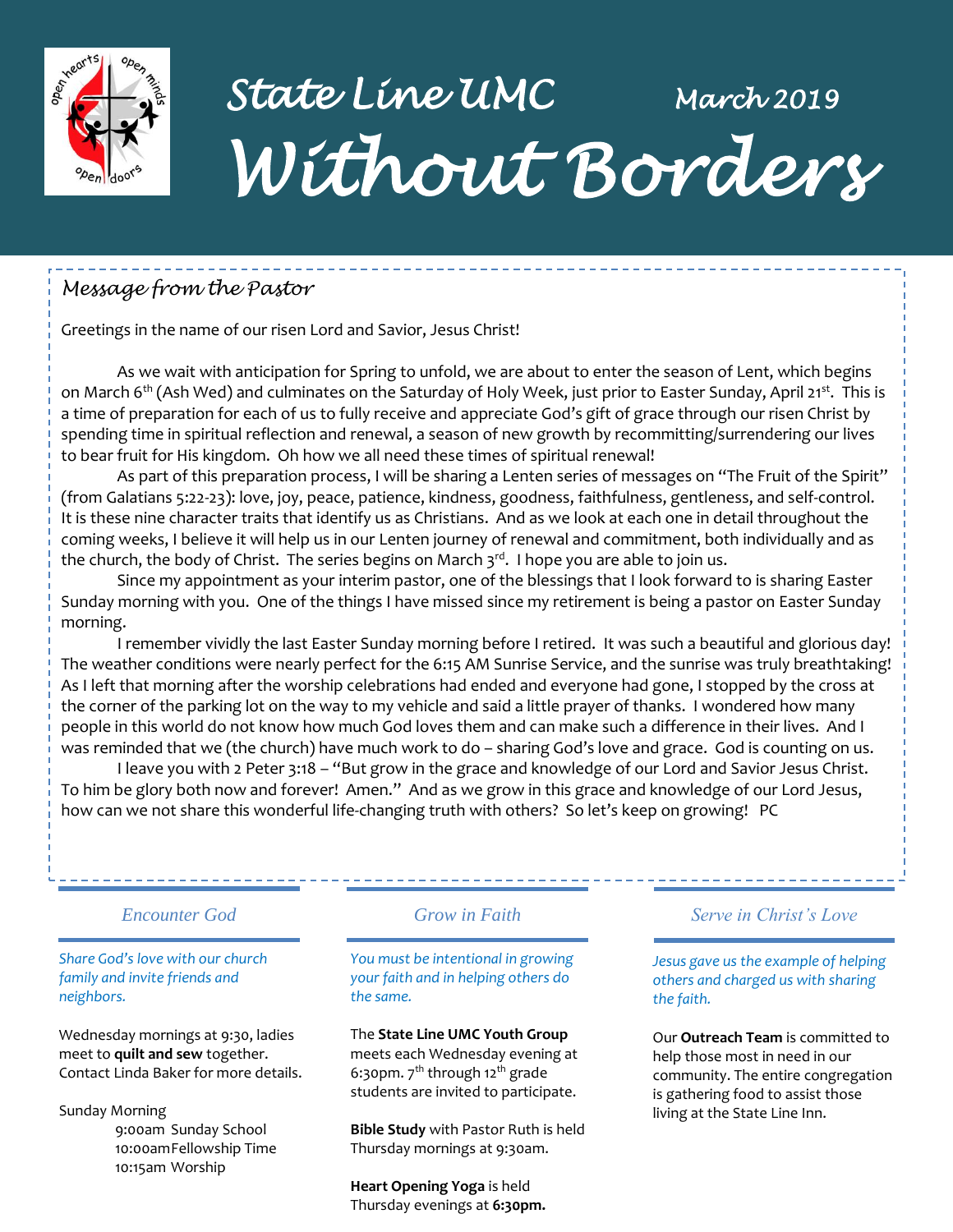### *Our Mission To make new disciples of Jesus Christ*

*Our Vision To invite and reach out to our neighbors to encounter God, grow in faith and serve in Christ's love*

#### **Worship Service Volunteers**

#### **Church Calendar**

March 3rd Worship Assistant: Matt Ellis Acolyte: Hunter T. Greeters: Mark S. & Rob S. Nursery: Christy G. & Hillary G. Tech Booth: Jonathan March 10<sup>th</sup> Worship Assistant: Mark Semler Acolyte: Hunter T. Greeters: John C. & Angie B. Nursery: Tabitha H. & Gwenelle T. Tech Booth: Jonathan March 17<sup>th</sup> Worship Assistant: Keric Ellis Acolyte: Hunter T. Greeters: Sherrill C. & Matt E. Nursery: Julia S. & Dixie E. Tech Booth: Jonathan March 24<sup>th</sup> Worship Assistant: Ellen Avey Acolyte: Hunter T.

Greeters: Darlene H. & Curtis B. Nursery: Christy G. & Hillary G. Tech Booth: Jonathan

#### March 31<sup>st</sup>

Worship Assistant: Ellen Avey Acolyte: Bobby N. Greeters: Judy E. & Gary R. Nursery: Bonnie C. & Julia S. Tech Booth: Jonathan



- 5 Chuck Mongan
- 9 Kayla Kershner
- 11 Denny Simmons
- 14 Ernie Houdeshell
- 15 David "Doc" Ellis
- 16 John Scott
- 18 Jacob Semler
- 19 Hunter William Trivette
- 19 Alice Gregory
- 31 Amy Semler

March 6<sup>th</sup> 9:30AM – Women meet to quilt 6:00PM – Youth Group 7:00PM – Ash Wednesday Service 8:30PM – Praise Band Practice March 7<sup>th</sup> 9:30AM – Bible Study with Pastor Ruth 6:30PM – Heart Opening Yoga March 10<sup>th</sup> Daylight Savings Time March 13<sup>th</sup> 9:30AM Women meet to quilt 6:30PM – Youth Group 8:30PM – Praise Band Practice March 14<sup>th</sup> 9:30AM – Bible Study with Pastor Ruth 6:30PM – Heart Opening Yoga March 16<sup>th</sup> 9:00AM – Ladies' Fellowship Breakfast at church March 17<sup>th</sup> St. Patrick's Day 9:00AM – Combined Adult Sunday School with Pastor Chris March 19<sup>th</sup>

6:30PM – Leadership Team Meeting

#### **Combined Adult Sunday School**

Sunday, March 17th 9:00AM

Pastor Chris invites all adults (young, old and in between) to a combined Sunday School class in the Fellowship Hall.

Everyone is invited, whether or not you are currently connected with a Sunday School class.

Hope you are able to come and join me!  $\sim$ PC

#### REVERENDFUN.COM COPYRIGHT BIBLE GATEWAY

March 20<sup>th</sup>

March 21st

March 27<sup>th</sup>

March 28<sup>th</sup>

Quilt

Practice

Yoga

quilt

Practice

Yoga

Pastor Ruth

Pastor Ruth

9:30AM Women meet to

6:30PM – Youth Group 8:30PM – Praise Band

9:30AM – Bible Study with

6:30PM – Heart Opening

9:30AM Women meet to

6:00PM – Outreach Team Pack and Deliver food 6:30PM – Youth Group 8:30PM – Praise Band

9:30AM – Bible Study with

6:30PM – Heart Opening



I DECIDED TO BE PREPARED EVER SINCE THAT ONE WENT ALMOST AN HOUR OVER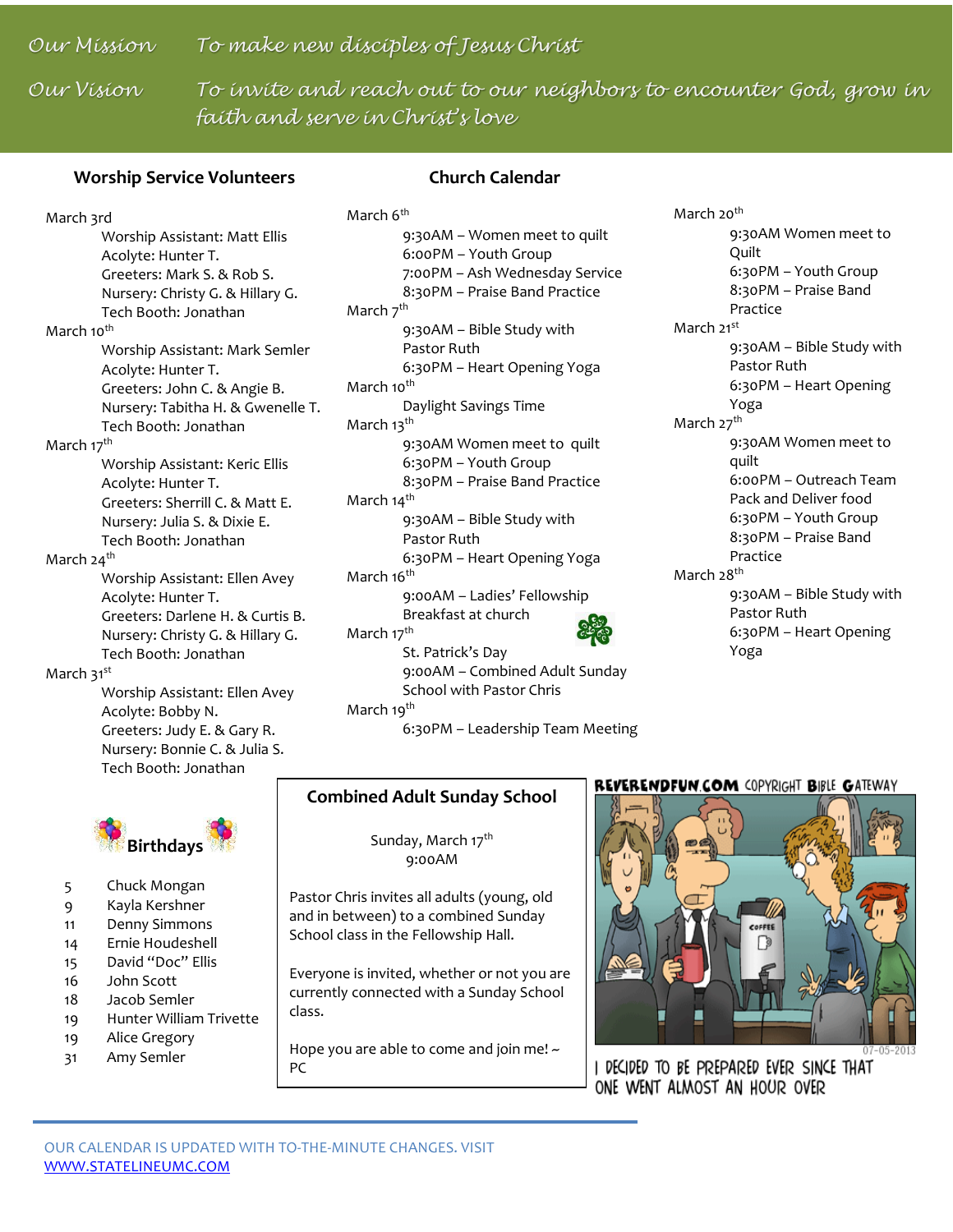# For Fellowship & Commun

### *I arise today*

*Through God's strength to pilot me; God's might to uphold me, God's wisdom to guide me, God's eye to look before me, God's ear to hear me, God's word to speak for me, God's hand to guard me, God's way to lie before me, God's shield to protect me, God's hosts to save me Afar and anear, Alone or in a multitude.*



#### **Outreach Monthly Food Needs**

- Jar of peanut butter
- Jar of jelly
- Canned chicken or tuna
- Can of soup
- Canister of quick oats
- Pasta sides packet Box of pasta
- Jar of pasta sauce
- 6-pack Ramen Noodle Soup
- Can of vegetables
- Chicken or Tuna Helper boxed meals





### *St. Patrick*

## **Ladies' Fellowship Breakfast**

The Ladies' Fellowship will be sponsoring a breakfast for the ladies of the church in the Fellowship Hall on

> **Saturday, March 16th 9:00am**

Please sign-up at the communication table if you plan to attend. An accurate count will help with meal preparation.

The United Methodist Church of St. Thomas has organized a bus trip to

**ROOT'S Country Market and Auction with lunch at Shady Maple Restaurant Manheim, PA**



**Tuesday, May 21st** 

If you are interested in knowing more, please see the flyers and sign-up information on the Free Materials table in the library.

#### **Indoor Yard Sale**

The UMC of St. Thomas is having their 21<sup>st</sup> Indoor Yard Sale March 15<sup>th</sup> and 16<sup>th</sup>. Address is 360 St. Thomas-Edenville Road. Friday hours 8:00am – 7:00pm Saturday hours 8:00am – 2:00pm